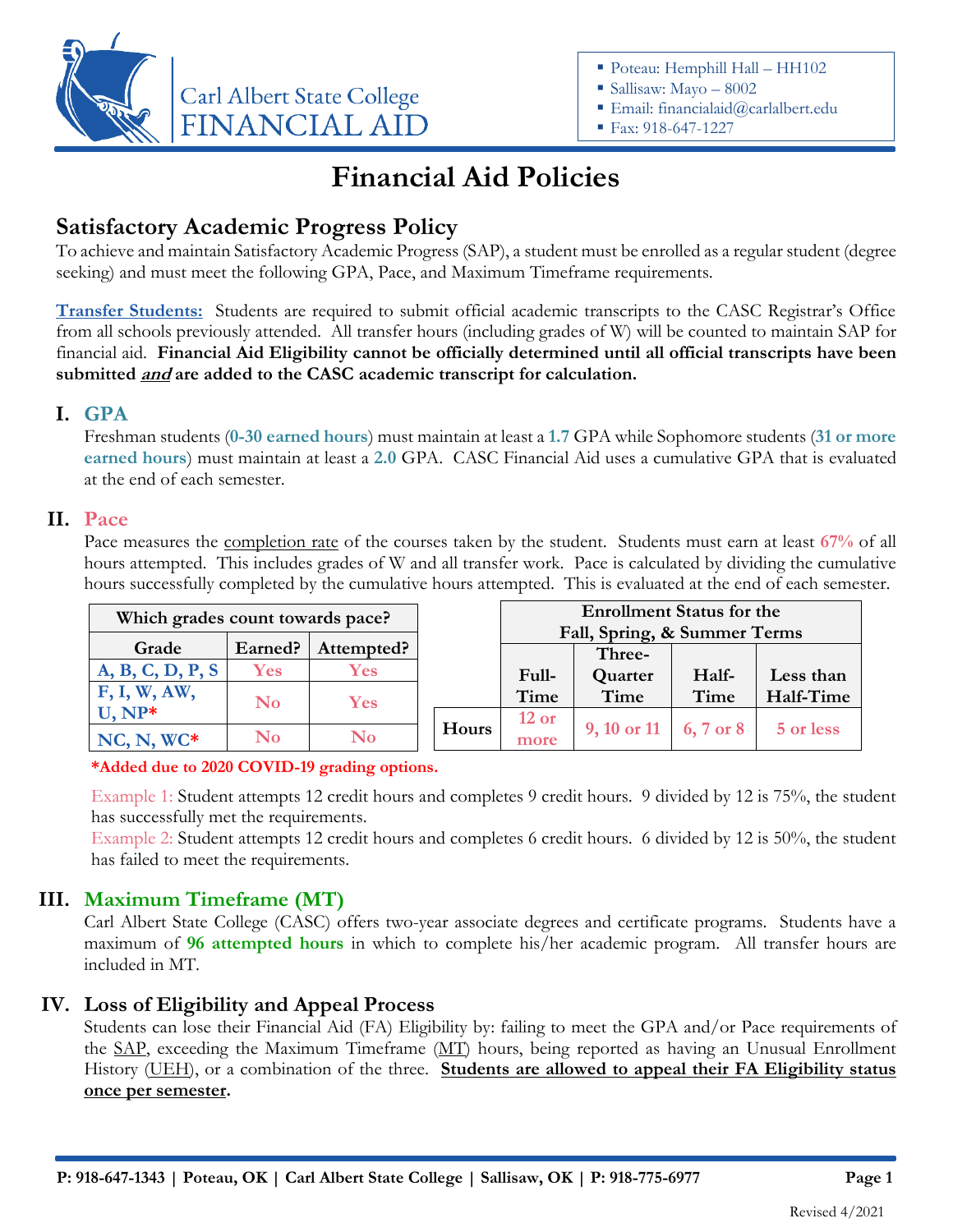When eligibility is lost, students may submit the appropriate appeal form and all supporting documentation to the Office of Financial Aid. On next occurring appeal meeting as noted on the CASC FA Forms page, the student appeal will be reviewed by the Financial Aid (FA) Committee made up of employees from various departments on both campuses. The FA Committee will meet at least twice a semester to review appeals. Students will be notified of the committee's decision and any follow-up action through their CASC student email.

- **a) Eligibility Loss by SAP:** Students who fail to achieve Satisfactory Academic Progress (GPA/Pace) for two consecutive semesters will lose their Financial Aid Eligibility. This will be in effect until the student meets all the requirements of the SAP Policy. Students who wish to appeal their FA Eligibility status must submit the Satisfactory Academic Progress Appeal and Degree Evaluation forms as well as a typed and signed statement explaining in detail the circumstances that caused them to fail to meet SAP **and** what has changed to allow the student to regain SAP. If the FA Committee approves the appeal, the student will be placed on either Financial Aid Probation or an Academic Plan and will be eligible to receive financial aid only for the courses approved on their Degree Evaluation.
- **b) Eligibility Loss by MT:** Students who exceed the maximum number of attempted hours (96) will lose their Financial Aid Eligibility. Students who wish to appeal their FA Eligibility status must submit the Maximum Timeframe Appeal and Degree Evaluation forms as well as a typed and signed statement explaining in detail why they have reached the maximum number of hours **and** what they plan to pursue if they regain their FA Eligibility. If the FA Committee approves the appeal, students will be eligible to receive financial aid only for the courses approved on their Degree Evaluation. **Students enrolled in either the Nursing or Physical Therapy Assistant programs are automatically approved and do not have to be reviewed by the FA Committee but they must still submit all appropriate appeal paperwork to continue receiving aid.**
- **c) Eligibility Loss by UEH:** Due to the Department of Education's efforts to prevent fraud and abuse in the Federal Pell Grant Program, they are identifying students with an Unusual Enrollment History. An example of a UEH is where the student attends an institution long enough to receive a Title IV refund, leaves without completing the enrollment period, enrolls at another institution, and repeats the pattern of remaining just long enough to receive another Title IV refund without having earned any academic credit. Students flagged with a UEH are reviewed and either cleared and continue to receive Title IV aid or ruled to be at fault and lose their FA Eligibility. Students who wish to appeal their eligibility status must submit the Unusual Enrollment History Appeal Form as well as a typed and signed statement explaining in detail the reason for the UEH. If the FA Committee approves the appeal, the student will be eligible to receive Title IV aid and may be placed on an Academic Plan.

**Financial Aid Warning:** Students who fail to achieve SAP, including students who transfer in with poor coursework, will be placed on Financial Aid Warning. The warning semester is in effect for one payment period (semester) and students may continue to receive Title IV funds and/or State funds. If at the end of the warning semester, students still fail to meet the requirements for SAP, they will no longer be eligible to receive aid until they are meeting all the requirements of the SAP Policy or successfully granted an appeal.

**Financial Aid Probation:** Students are placed on Financial Aid Probation if the FA Committee approves the appeal and determines that the student should be able to meet all the requirements of the SAP Policy by the end of one payment period (semester). The probation semester is in effect for one payment period and students may continue to receive Title IV funds and/or State funds. If at the end of the probation semester, students still fail to meet the requirements for SAP, they will no longer be eligible to receive aid until they are meeting all the requirements of the SAP Policy or successfully granted an additional appeal.

**Financial Aid Probation is separate from Academic Probation.**

**Academic Plan:** Students are placed on an Academic Plan (AP) if the FA Committee approves the appeal and determines that the student will require more than one payment period (semester) to meet all the requirements of the SAP Policy. Each AP is developed on a case-by-case basis with an enrollment advisor and the student. Progress will be reviewed at the end of each payment period to determine if the student is meeting all the requirements of the SAP Policy and/or the requirements of the Academic Plan. If the student is meeting all